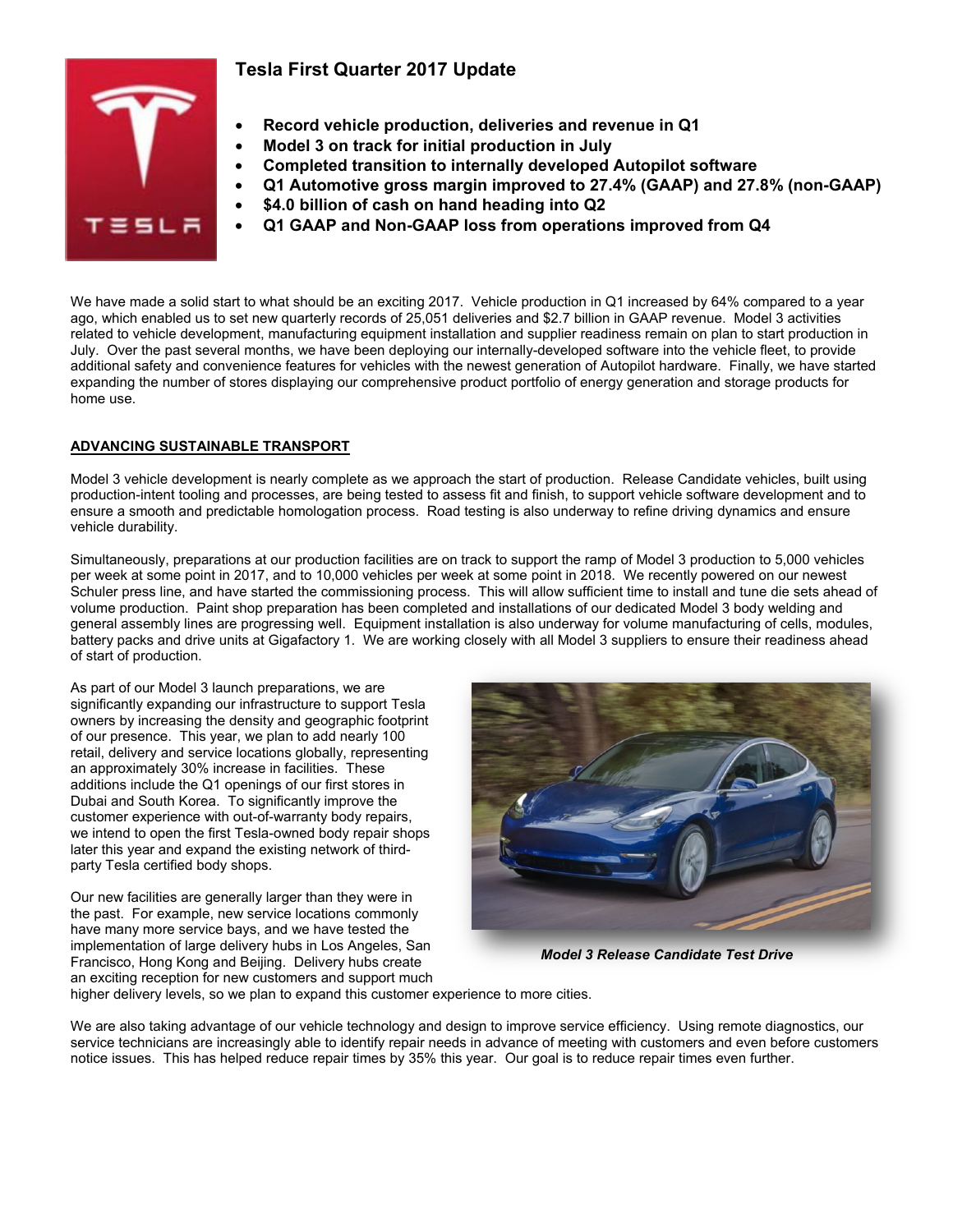We also plan to add more than 100 mobile repair trucks in Q2 alone. Tesla's mobile strategy is unique given the direct relationship we have with our customers and because our cars are designed so that most repairs can be done without raising the car on a vehicle lift. Our mobile strategy scales quickly, is capital efficient and lowers cost because proactive service and scheduling more than offset technician drive time to the customer. Best of all, mobile service saves Tesla customers the time traveling to and from a service center.

Tesla customers in the United States have been driving their vehicles from coast to coast since 2013, enabled by our Supercharger network. To advance electric vehicle adoption, we will continue to invest in charging infrastructure globally. In 2017, we expect to at least double the number of Superchargers and Destination Charging connectors globally to more



*Scaling Distribution with Larger Delivery Hubs*

than 10,000 and 15,000, respectively. We intend to build larger sites along the busiest travel routes and broaden the number of charging locations in urban centers to make charging ubiquitous and convenient for everyone.

Since December, we have been rolling out updated Autopilot features over the air to customer vehicles. These updates allowed our cars equipped with the latest version of Autopilot hardware to have automatic emergency braking, "Summon" (in which a driver can call or return the car from their garage or parking space), automatic lane changing, lane departure warning, and an increased speed limit for Autosteer to 80 miles per hour on highways. In only a few quarters, we have developed industry-leading vision technology that we had previously sourced from a third party. This internally developed technology stack will allow us to continue to roll out new features over the air to existing Autopilot customers at an accelerated pace.

Our efforts to improve energy conversion efficiency and reduce vehicle weight coupled with the development of a larger battery pack have expanded the market appeal of our vehicles. For example, during the quarter, we received EPA certification for the 335-mile range Model S 100D. This is 26% more range than the first Model S cars we produced in 2012, and sets a new record as the longest-range production electric vehicle ever built, beating our own past range record.

#### **ADVANCING SUSTAINABLE ENERGY**

- 150 MW of solar energy generation deployed in Q1
- 60 MWh of energy storage installed in Q1

Rather than prioritizing the growth of MW of solar deployed at any cost, we are selectively deploying projects that have higher margin and generate cash up front. Consequently, solar energy generation deployments in Q1 2017 declined year-over-year, but had better financial results. Furthermore, the portion of residential customers who elected to purchase rather than lease a solar system grew to 31% of deployments in Q1, up from 9% a year ago, improving the cash generation of this business.

Recently, we tested sales of our solar and storage products in several Tesla stores, and saw sales productivity improve 50% to 100% relative to the best non-Tesla retail locations. Based on these results, we are working towards fully staffing more than 70



*Tesla's Vision – Integrated Energy Generation, Storage & Use*

Tesla stores in the U.S. and abroad with dedicated Tesla energy sales people over the next two quarters.

We plan to start pilot manufacturing of Solar Roof tiles in Q2 at our Fremont facility. Shortly thereafter, production will transition to Gigafactory 2 in Buffalo, New York. Our partner, Panasonic, will provide capital and operational support to manufacture photovoltaic (PV) cells, thus enabling high volume integrated tile and PV cell production at a single facility.

In Q1, we installed 60 MWh of energy storage, including a 52 MWh storage project for Kauai Island Utility Cooperative (KIUC) in Kauai, Hawaii. Final testing on the KIUC project will be completed very shortly, triggering the start of revenue recognition.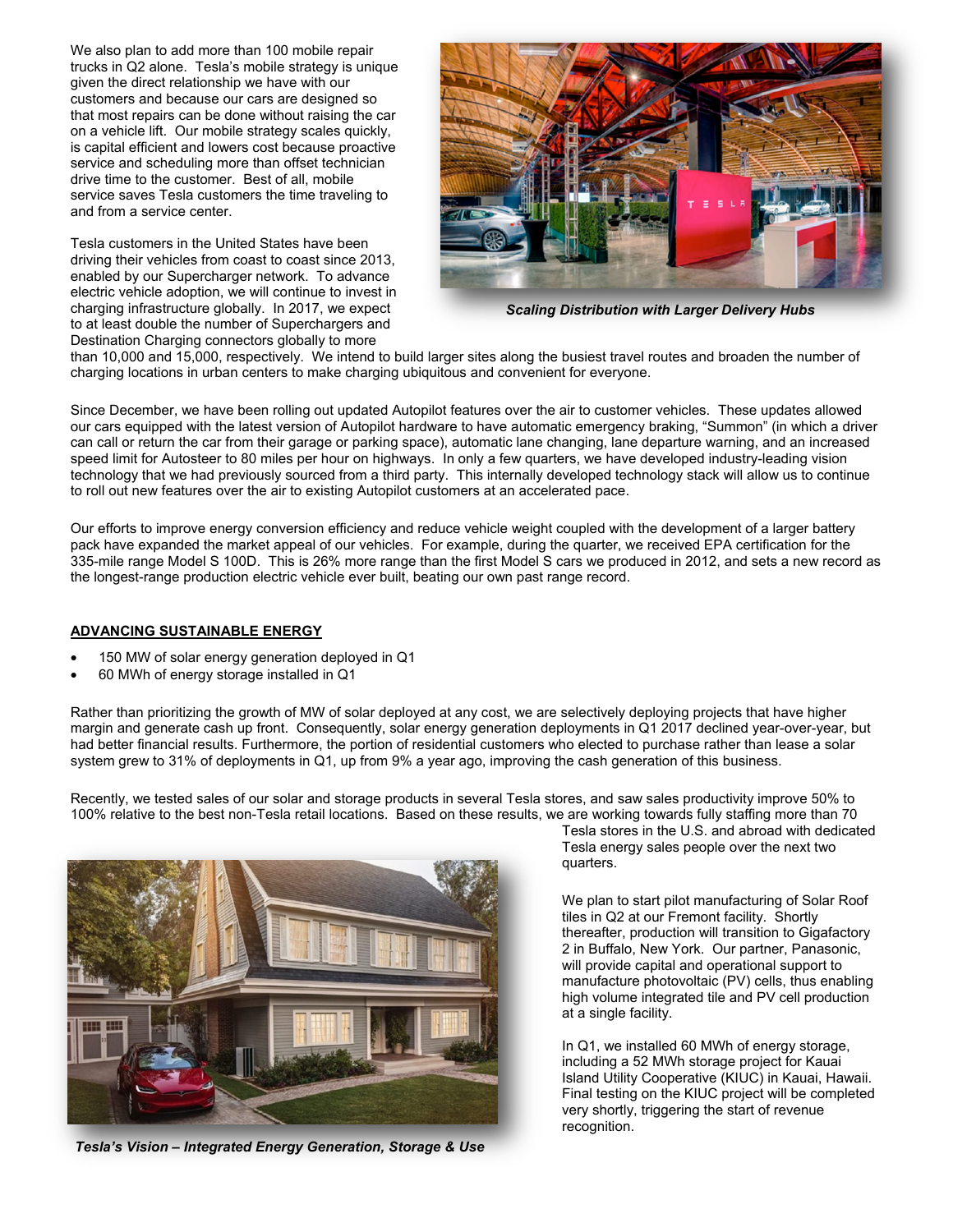Combined with an 18 MW ground-mounted solar array, the KIUC project was the first to be designed as a "dispatchable" utilityscale solar project that provides solar energy generated during the day to power the grid in the evening when demand is highest. The project provides KIUC with energy for less than the cost of hydrocarbon-fueled alternatives and cuts oil consumption by over 2 million gallons per year.

### **Q1 2017 RESULTS**

Our Q1 financial statements reflect a full quarter of results for the recent SolarCity and Grohmann acquisitions.

To calculate non-GAAP results we eliminate non-cash stock-based compensation (SBC), acquisition-related transaction costs and the gain (loss) that resulted from the purchase accounting for the SolarCity acquisition. When calculating non-GAAP automotive gross margin, we eliminate the sale of Zero Emission Vehicle (ZEV) credits as well as SBC. For all references to non-GAAP measures, please see the Reconciliation of GAAP to Non-GAAP Financial Information at the end of this letter.

#### **Revenue & Gross Margin**

|                                                                    | <b>Three Months Ended</b> |                   |               |                      |  |                   |  | Change |        |
|--------------------------------------------------------------------|---------------------------|-------------------|---------------|----------------------|--|-------------------|--|--------|--------|
|                                                                    |                           | March 31.<br>2017 |               | December 31.<br>2016 |  | March 31,<br>2016 |  | QoQ    | YoY    |
| Automotive revenue (\$000)                                         | \$                        | 2.289.600         | <sup>\$</sup> | 1.994.123            |  | 1.026.064         |  | 15%    | 123%   |
| Automotive gross margin - GAAP                                     |                           | 27.4%             |               | 22.6%                |  | 24.0%             |  | 480 bp | 340 bp |
| Automotive gross margin excluding SBC<br>and ZEV credit - Non-GAAP |                           | 27.8%             |               | $22.2\%$             |  | 20.2%             |  | 560 bp | 760 bp |

- A 13% sequential increase in Q1 deliveries drove much of the sequential increase in Automotive revenue. In addition, average transaction prices (ATPs) improved from Q4 2016, driven primarily by favorable product mix shift and higher option uptake.
- Automotive gross margin increased sequentially because of improved ATPs and manufacturing efficiencies. Enhanced Autopilot revenue recognized in Q1 on cars delivered in Q4 contributed \$35 million to gross profits. This was partially offset by \$26 million in warranty reserve for the Takata airbag recall and equipment impairment charges. We have yet to recognize a significant amount of deferred revenue from future functionalities related to Enhanced Autopilot and Full Self-Driving Capability options. There were no ZEV credit sales during the quarter.
- Consistent with Q4 2016, about 26% of Q1 deliveries were subject to lease accounting as we retained some residual risk on these transactions. When we do retain residual risk through a Resale Value Guarantee (RVG) or a direct lease, our vehicles are holding value better than estimated. Thus, we expect we will re-acquire less than half of these cars, and when we do, we normally break even on re-selling them.

|                                               | <b>Three Months Ended</b> | Change               |                   |                 |      |
|-----------------------------------------------|---------------------------|----------------------|-------------------|-----------------|------|
|                                               | March 31.<br>2017         | December 31.<br>2016 | March 31,<br>2016 | QoQ             | YoY  |
| Energy generation and storage revenue (\$000) | 213.944                   | 131.385              | 22.728            | 63%             | 841% |
| Energy generation and storage gross margin    | 29.1%                     | $2.7\%$              | 20.3%             | 2,640 bp 880 bp |      |

• Q1 Energy generation and storage revenue increased primarily because we recognized a full quarter of SolarCity contribution, compared to only six weeks of activity for Q4 2016. Gross margin increased sequentially because of improved energy storage margins, sale of energy credits and higher production of solar energy due to seasonality.

#### **Other Highlights**

- Total Q1 operating expenses increased sequentially as the period now reflects a full quarter of SolarCity operating expenses, and due to \$67 million of non-recurring charges related to the SolarCity and Grohmann acquisitions and the end of our work for Daimler. Excluding these items, vehicle-related operating expenses increased only 8% sequentially despite significant Model 3 vehicle development progress and expansion of our customer support infrastructure.
- Significantly higher gross profit more than offset higher operating expenses in Q1, improving the GAAP and non-GAAP loss from operations by \$9 million.
- Q1 GAAP net loss attributable to common stockholders increased by \$209 million sequentially, primarily because of changes in non-cash items related to purchase accounting for SolarCity (\$100 million), foreign currency translation (\$35 million), net loss attributable to noncontrolling interests (\$31 million), and non-cash portion of interest expense (\$11 million).
- Q1 non-GAAP net loss increased by \$108 million sequentially, primarily for the same changes in non-cash items described above except purchase accounting of SolarCity.
- The Q1 2017 share count amounts reflect the full quarter impact of shares issued related to the acquisition of SolarCity, and 171,000 shares on a weighted average basis related to our equity offering in March. We ended the quarter with about 164 million basic shares outstanding.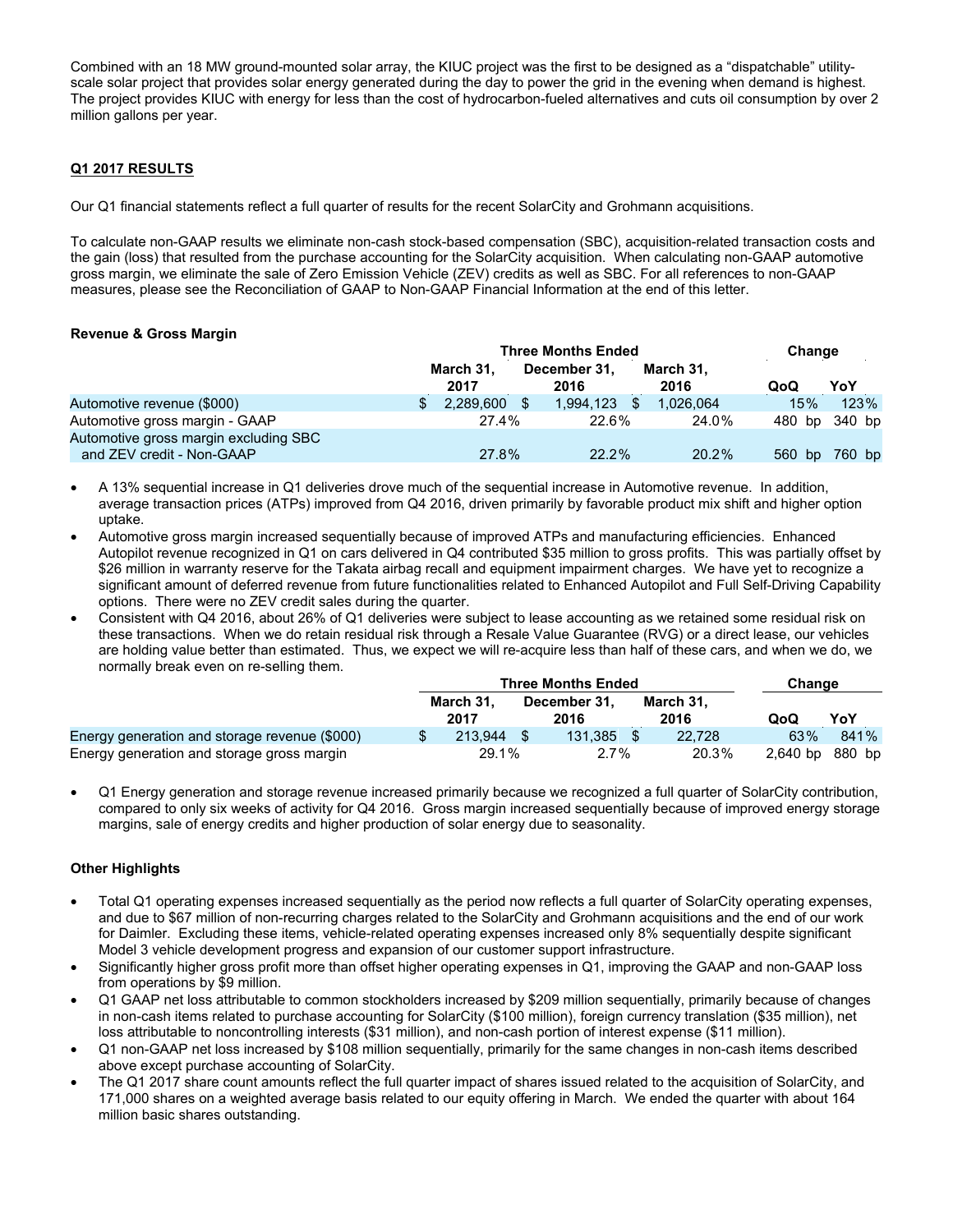#### **Cash Flow and Liquidity**

|                                                                       | <b>Three Months Ended</b> | Change               |                   |        |        |
|-----------------------------------------------------------------------|---------------------------|----------------------|-------------------|--------|--------|
| (000)                                                                 | March 31.<br>2017         | December 31.<br>2016 | March 31.<br>2016 | QoQ    | YoY    |
| Cash flows used in operating activities                               | (69, 811)                 | (448.209)            | (249, 605)        | 84%    | 72%    |
| Change in collateralized lease borrowing                              | 186.355                   | 212.040              | 241.763           | $-12%$ | $-23%$ |
| Operating cash flows plus change in collateralized lease<br>borrowing | 116.544 \$                | $(236, 169)$ \$      | (7,842)           | 149%   | 1586%  |

- Q1 cash used in operating activities improved significantly from Q4 2016 to \$70 million, driven by record vehicle deliveries, as well as higher overall gross margin. We generated \$117 million in cash in Q1 after adding the cash received for vehicle sales to our leasing partners but classified in the financing section of our statement of cash flows.
- Capital expenditures were \$553 million in Q1, primarily for Model 3 and energy storage manufacturing capacity in Fremont and at Gigafactory 1, as well as for the expansion of customer support infrastructure.
- During Q1, we raised \$1.22 billion in net proceeds from the sale of common stock and convertible notes, including the cost of a call spread that increased the effective conversion price of the convertible notes to \$655 per share.
- \$4.0 billion in cash at the end of Q1 is the highest level of cash we have had at quarter-end in our history.

## **OUTLOOK**

Based on our current order and production rates, our first half outlook remains unchanged at 47,000 to 50,000 deliveries, which represents 61% to 71% annual vehicle delivery growth. Moving past Q2, particularly as Model 3 becomes available, one of our challenges will be to eliminate any misperception about the differences between Model S and Model 3. We have seen a belief among some that Model 3 is the newest and more advanced generation of Model S. This is not correct. Model S will always have more range, more acceleration, more power, more passenger cargo room, more displays (two), and more customization choices, and Model S, X and 3 will all have equivalent Autopilot functionality. We will continue to clearly communicate these distinctions to avoid any misperceptions.

We will provide guidance on vehicle deliveries for the second half of this year after we have started Model 3 production in July. Given that we will be ramping Model 3 production so quickly, as we've noted before, even a couple-week shift in timing can have a meaningful impact on total deliveries.

Our energy generation and storage business is positioned for accelerating growth later this year, and we continue to be confident about achieving the cost synergies and cash generation targets established when we acquired SolarCity.

Non-GAAP Automotive gross margin should decline by about 250 basis points in Q2 due to the absence of the one-time benefit of Autopilot software revenue recognized in Q1 and fluctuations in product mix. At the same time, we expect that Model S and Model X vehicle costs should continue to decline each quarter based on the execution of our roadmap to improve manufacturing efficiencies.

We expect Q2 GAAP and non-GAAP operating expenses to be flat to slightly up from Q1, including expenses associated with the final stages of Model 3 development and growth in our customer support infrastructure. Q2 interest expense will reflect the full quarter of impact for the convertible securities we issued in Q1, leading to about \$115 million of interest expense per quarter.

We expect that year-to-date capital expenditures will be slightly over \$2 billion by the time we start Model 3 production. We expect additional investments through the remainder of the year as we increase automation and add production capacity.

This year will have many major milestones for Tesla with the introduction of innovative products that advance electric transport as well as energy generation and storage. We remain confident in our 2017 plan and long-term mission of accelerating the world's transition to sustainable energy.

 $21$  m/

Alexpale Alwin

Elon Musk, Chairman & CEO **Deepak Ahuja, Chief Financial Officer**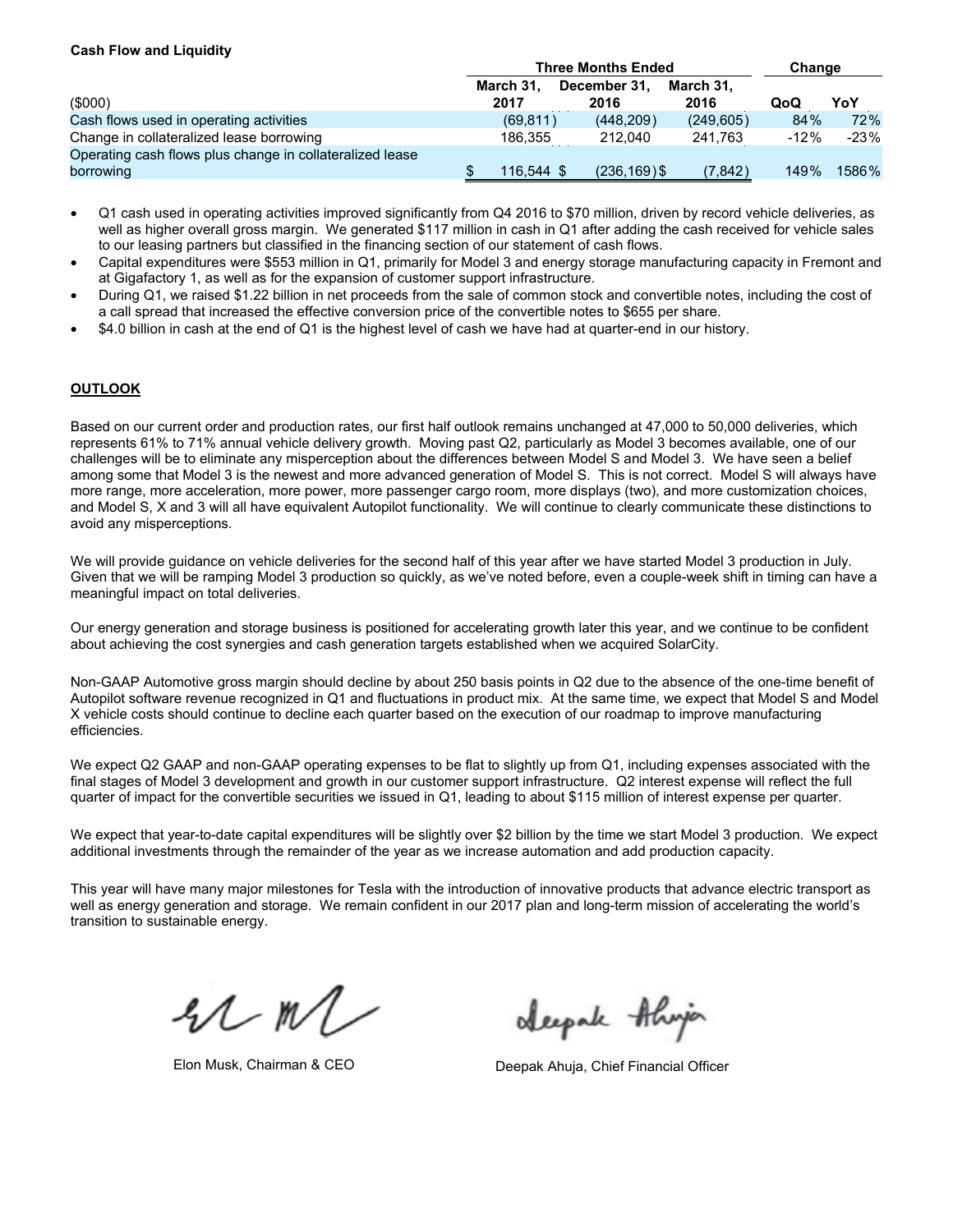#### **WEBCAST INFORMATION**

Tesla will provide a live webcast of its first quarter 2017 financial results conference call beginning at 2:30 p.m. PT on May 3, 2017, at ir.tesla.com. This webcast will also be available for replay for approximately one year thereafter.

#### **NON-GAAP FINANCIAL INFORMATION**

Consolidated financial information has been presented in accordance with GAAP as well as on a non-GAAP basis to supplement our consolidated financial results. Our non-GAAP financial measures include non-GAAP gross margin, non-GAAP net income (loss) attributable to common stockholders, non-GAAP net income (loss) attributable to common stockholders on a per share basis, and operating cash flows plus change in collateralized lease borrowing. Management believes that it is useful to supplement its GAAP financial statements with this non-GAAP information because management uses such information internally for its operating, budgeting and financial planning purposes. These non-GAAP financial measures also facilitate management's internal comparisons to Tesla's historical performance as well as comparisons to the operating results of other companies. Management also believes that presentation of the non-GAAP financial measures provides useful information to our investors regarding our financial condition and results of operations because it allows investors greater transparency to the information used by Tesla management in its financial and operational decision-making so that investors can see through the eyes of Tesla management regarding important financial metrics that Tesla management uses to run the business as well as allows investors to better understand Tesla's performance. Non-GAAP information is not prepared under a comprehensive set of accounting rules and therefore, should only be read in conjunction with financial information reported under U.S. GAAP when understanding Tesla's operating performance. A reconciliation between GAAP and non-GAAP financial information is provided below.

#### **FORWARD-LOOKING STATEMENTS**

Certain statements in this shareholder letter, including statements in the "Outlook" section; statements relating to the progress Tesla is making with respect to product development, such as Model 3 and Solar Roof; statements regarding growth in the number of Tesla store, service center, delivery hub, Supercharger and destination charger locations and in other service and repair capabilities; statements relating to the production, production rate and delivery timing of future products such as Model 3 and Solar Roof and completion of energy generation and storage projects; statements regarding growth of our energy business and means to achieve such growth; growth in demand and orders for Tesla products and the catalysts for that growth; the ability to achieve product demand, volume, production, delivery, revenue, cash generation, cash flow, leasing, gross margin, spending, capital expenditure and profitability targets; productivity improvements and capacity expansion plans, such as for Gigafactory 1; Gigafactory 1 and Gigafactory 2 timing, plans and output expectations, including those related to battery and photovoltaic cell and other production; expected cost synergies associated with the SolarCity acquisition; and statements regarding future features, capabilities and residual values of our vehicles, are "forward-looking statements" that are subject to risks and uncertainties. These forward-looking statements are based on management's current expectations, and as a result of certain risks and uncertainties, actual results may differ materially from those projected. The following important factors, without limitation, could cause actual results to differ materially from those in the forward-looking statements: the risk of delays in the manufacture, production, delivery and/or completion of our vehicles and energy products, particularly Model 3; the ability to design and achieve and grow simultaneous and separate market acceptance of Model S, Model X and their variants, as well as new vehicle models, specifically Model 3; the ability of suppliers to meet quality and part delivery expectations at increasing volumes; adverse foreign exchange movements; any failures by Tesla products to perform as expected or if product recalls occur; Tesla's ability to continue to reduce or control manufacturing and other costs; consumers' willingness to adopt electric vehicles; competition in the automotive and energy product markets generally and the alternative fuel vehicle market and the premium sedan, premium SUV and small to medium-sized sedan markets in particular; Tesla's ability to establish, maintain and strengthen the Tesla brand; Tesla's ability to manage future growth effectively as we rapidly grow, especially internationally; the unavailability, reduction or elimination of government and economic incentives for electric vehicles and energy products; Tesla's ability to establish, maintain and strengthen its relationships with strategic partners such as Panasonic; potential difficulties in finalizing, performing and realizing potential benefits under definitive agreements for the Gigafactory 1 and Gigafactory 2, maintaining Gigafactory 1 and Gigafactory 2 implementation schedules, output and cost estimates; and Tesla's ability to execute on its strategy for new store, service center, Supercharger and other locations and capabilities. More information on potential factors that could affect our financial results is included from time to time in our Securities and Exchange Commission filings and reports, including the risks identified under the section captioned "Risk Factors" in our annual report on Form 10-K filed with the SEC on March 1, 2017. Tesla disclaims any obligation to update information contained in these forward-looking statements whether as a result of new information, future events, or otherwise.

**Investor Relations Contact:** Jeff Evanson Investor Relations ir@tesla.com

**Press Contact:** David Arnold Communications press@tesla.com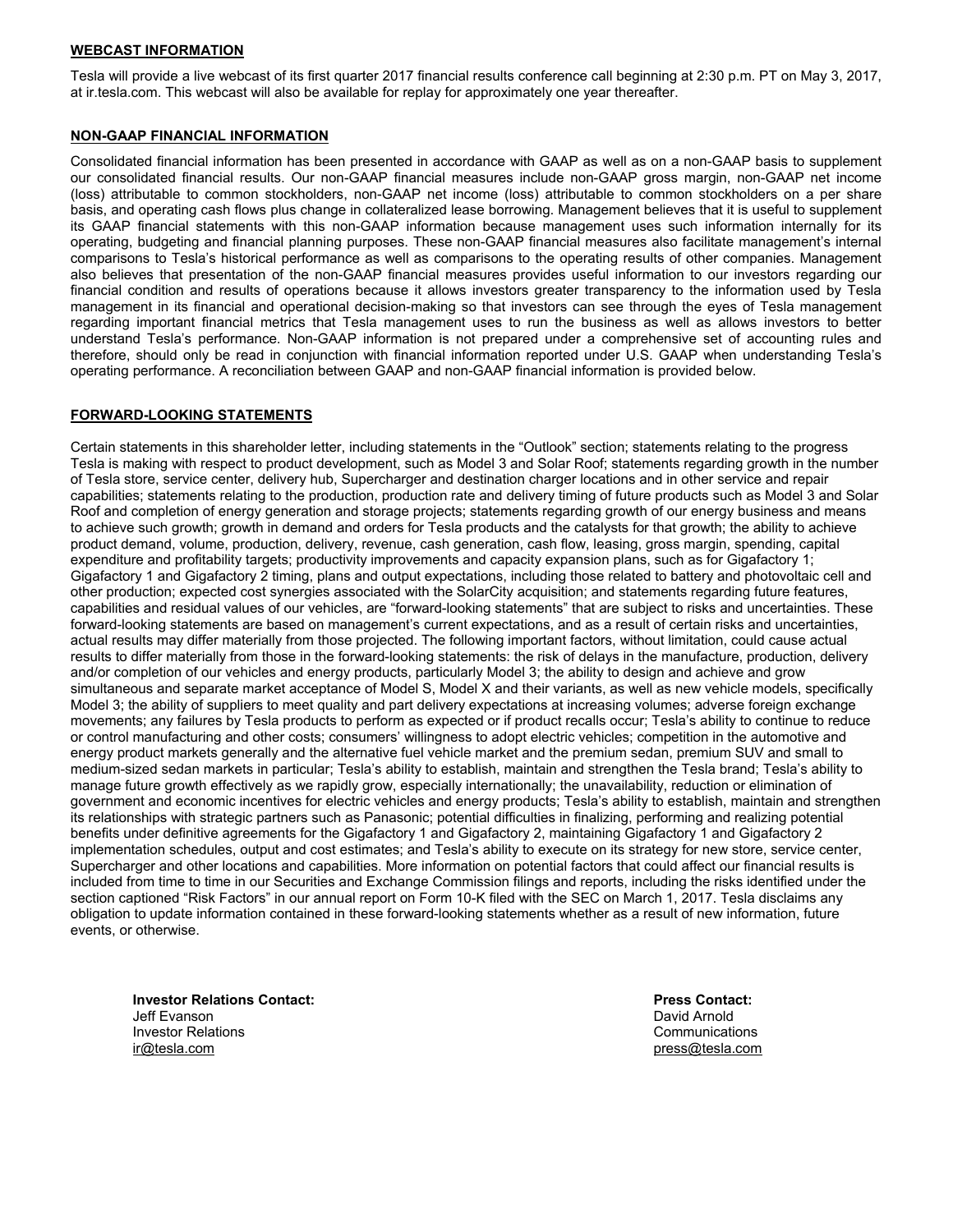#### **Tesla, Inc. Condensed Consolidated Statements of Operations (Unaudited) (In thousands, except per share data)**

|                                                                                                                                        | <b>Three Months Ended</b> |  |                      |    |                   |
|----------------------------------------------------------------------------------------------------------------------------------------|---------------------------|--|----------------------|----|-------------------|
|                                                                                                                                        | March 31,<br>2017         |  | December 31,<br>2016 |    | March 31,<br>2016 |
| <b>Revenues</b>                                                                                                                        |                           |  |                      |    |                   |
| Automotive                                                                                                                             | \$<br>2,035,060 \$        |  | 1,739,449            | \$ | 901,892           |
| Automotive leasing                                                                                                                     | 254,540                   |  | 254,674              |    | 124,172           |
| Total automotive revenue                                                                                                               | 2,289,600                 |  | 1,994,123            |    | 1,026,064         |
| Energy generation and storage                                                                                                          | 213,944                   |  | 131,385              |    | 22,728            |
| Services and other                                                                                                                     | 192,726                   |  | 159,123              |    | 98,256            |
| <b>Total revenues</b>                                                                                                                  | 2,696,270                 |  | 2,284,631            |    | 1,147,048         |
| <b>Cost of revenues</b>                                                                                                                |                           |  |                      |    |                   |
| Automotive                                                                                                                             | 1,496,649                 |  | 1,372,604            |    | 713,149           |
| Automotive leasing                                                                                                                     | 166,026                   |  | 171,818              |    | 66,167            |
| Total automotive cost of revenues                                                                                                      | 1,662,675                 |  | 1,544,422            |    | 779,316           |
| Energy generation and storage                                                                                                          | 151,773                   |  | 127,779              |    | 18,113            |
| Services and other                                                                                                                     | 213,876                   |  | 177,152              |    | 97,151            |
| Total cost of revenues (1)                                                                                                             | 2,028,324                 |  | 1,849,353            |    | 894,580           |
| <b>Gross profit</b>                                                                                                                    | 667,946                   |  | 435,278              |    | 252,468           |
| <b>Operating expenses</b>                                                                                                              |                           |  |                      |    |                   |
| Research and development (1)                                                                                                           | 322,040                   |  | 245,960              |    | 182,482           |
| Selling, general and administrative (1)                                                                                                | 603,455                   |  | 456,016              |    | 318,210           |
| Total operating expenses                                                                                                               | 925,495                   |  | 701,976              |    | 500,692           |
| Loss from operations                                                                                                                   | (257, 549)                |  | (266, 698)           |    | (248, 224)        |
| Interest income                                                                                                                        | 3,090                     |  | 2,179                |    | 1,251             |
| Interest expense (2)(3)                                                                                                                | (99, 346)                 |  | (65, 104)            |    | (40, 625)         |
| Other (expense) income, net (4)                                                                                                        | (18,098)                  |  | 121,224              |    | 9,177             |
| Loss before income taxes                                                                                                               |                           |  | (208, 399)           |    |                   |
| Provision for income taxes                                                                                                             | (371, 903)<br>25,278      |  | 11,070               |    | (278, 421)        |
|                                                                                                                                        |                           |  |                      |    | 3,846             |
| <b>Net loss</b>                                                                                                                        | (397, 181)                |  | (219, 469)           |    | (282, 267)        |
| Net loss attributable to noncontrolling interests and redeemable                                                                       |                           |  |                      |    |                   |
| noncontrolling interests                                                                                                               | (66, 904)                 |  | (98, 132)            |    |                   |
| Net loss attributable to common stockholders                                                                                           | \$<br>$(330, 277)$ \$     |  | $(121, 337)$ \$      |    | (282, 267)        |
| Net loss per share of common stock attributable to<br>common stockholders - basic and diluted                                          | \$<br>$(2.04)$ \$         |  | $(0.78)$ \$          |    | (2.13)            |
| Weighted average shares used in computing net loss per share of<br>common stock - basic and diluted                                    | 162,129                   |  | 155,024              |    | 132,676           |
| Notes:                                                                                                                                 |                           |  |                      |    |                   |
| (1) Includes stock-based compensation expense of the following for the periods presented:                                              |                           |  |                      |    |                   |
| Cost of revenue                                                                                                                        | \$<br>$10,031$ \$         |  | 8,562 \$             |    | 6,403             |
| Research and development                                                                                                               | 49,192                    |  | 41,304               |    | 39,602            |
| Selling, general and administrative                                                                                                    | 44,494                    |  | 37,845               |    | 43,652            |
| Total stock-based compensation expense                                                                                                 | \$<br>103,717 \$          |  | 87,711               | \$ | 89,657            |
|                                                                                                                                        |                           |  |                      |    |                   |
| (2) Interest expense includes non-cash interest expense related to<br>convertible notes and other borrowing for the periods presented: | \$<br>51,196 \$           |  | 39,915 \$            |    | 28,902            |
| (3) Interest expense includes the following as a result of the assumed debt from SolarCity:                                            |                           |  |                      |    |                   |
| Interest expense (excluding amortization of debt discount and fees)                                                                    |                           |  |                      |    |                   |
| - recourse debt                                                                                                                        | \$<br>12,183 \$           |  | 5,476 \$             |    |                   |
| Interest expense (excluding amortization of debt discount and fees)                                                                    |                           |  |                      |    |                   |
| - non-recourse debt                                                                                                                    | 24,084                    |  | 10,007               |    |                   |
|                                                                                                                                        | \$<br>36,267 \$           |  | 15,483 \$            |    |                   |

(4) Includes one-time gain on acquisition of SolarCity of \$88.7 million recognized during Q4 2016.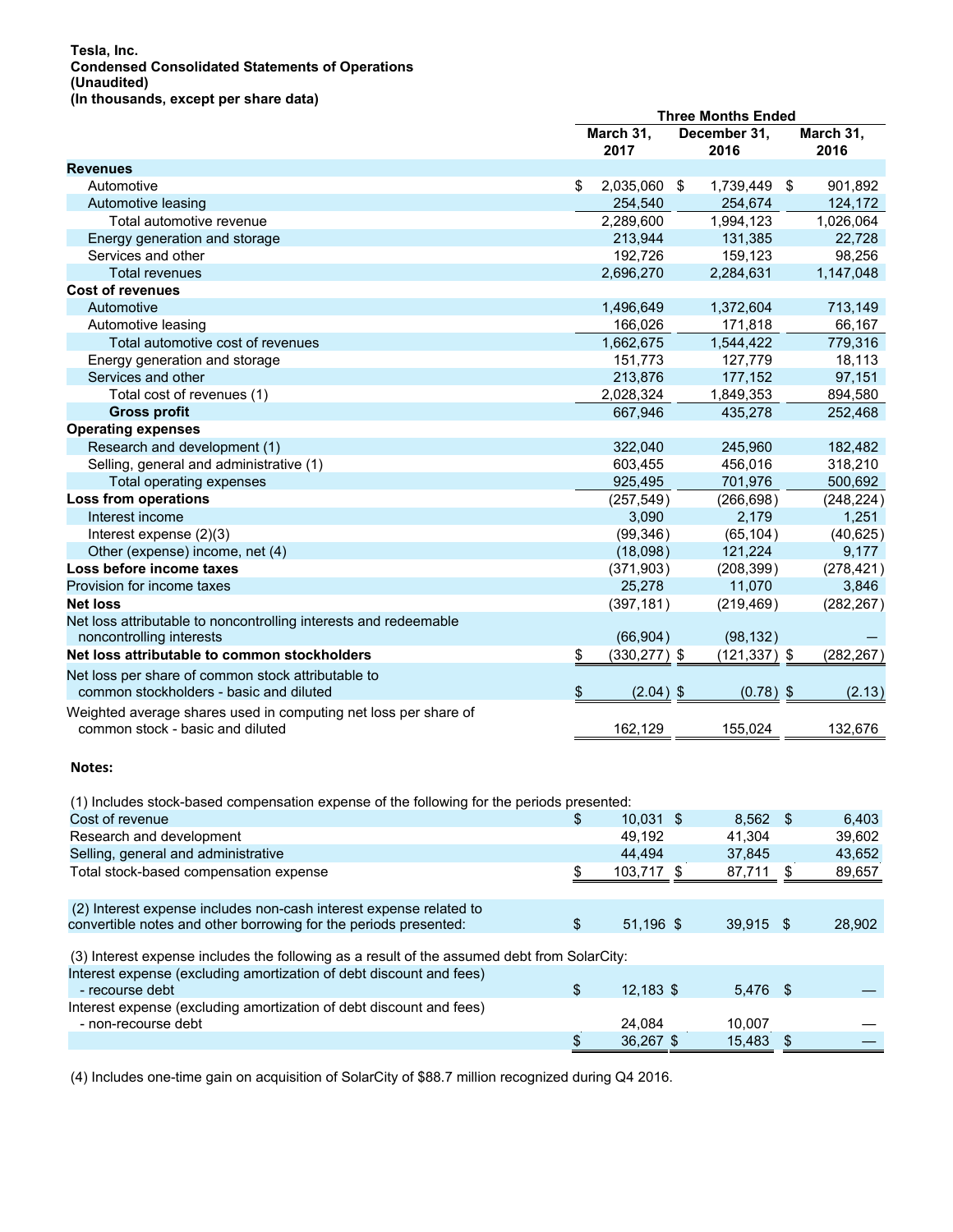|                                                                                          |                | March 31,<br>2017 |                | December 31,<br>2016 |
|------------------------------------------------------------------------------------------|----------------|-------------------|----------------|----------------------|
| <b>Assets</b>                                                                            |                |                   |                |                      |
| <b>Current assets</b>                                                                    |                |                   |                |                      |
| Cash and cash equivalents                                                                | \$             | 4,006,593 \$      |                | 3,393,216            |
| Restricted cash                                                                          |                | 88,946            |                | 105,519              |
| Accounts receivable, net                                                                 |                | 440,349           |                | 499,142              |
| Inventory                                                                                |                | 2,220,336         |                | 2,067,454            |
| Prepaid expenses and other current assets                                                |                | 271,665           |                | 194,465              |
| Total current assets                                                                     |                | 7,027,889         |                | 6,259,796            |
| Operating lease vehicles, net                                                            |                | 3,452,595         |                | 3,134,080            |
| Solar energy systems, leased and to be leased, net                                       |                | 6,085,990         |                | 5,919,880            |
| Property, plant and equipment, net                                                       |                | 7,016,551         |                | 5,982,957            |
| Goodwill and intangible assets, net                                                      |                | 429,592           |                | 376,145              |
| MyPower customer notes receivable, net of current portion                                |                | 486,350           |                | 506,302              |
| Restricted cash, net of current portion                                                  |                | 330,223           |                | 268,165              |
| Other assets                                                                             |                | 224,536           |                | 216,751              |
| <b>Total assets</b>                                                                      | \$             | 25,053,726        | $\mathfrak{F}$ | 22,664,076           |
| <b>Liabilities and Equity</b>                                                            |                |                   |                |                      |
| <b>Current liabilities</b>                                                               |                |                   |                |                      |
| Accounts payable                                                                         | \$             | 2,075,333 \$      |                | 1,860,341            |
| Accrued liabilities and other                                                            |                | 1,460,367         |                | 1,210,028            |
| Deferred revenue                                                                         |                | 841,494           |                | 763,126              |
| Resale value guarantees                                                                  |                | 248,536           |                | 179,504              |
| Customer deposits                                                                        |                | 616,398           |                | 663,859              |
| Current portion of long-term debt and capital leases (1)                                 |                | 1,003,311         |                | 1,150,147            |
| <b>Total current liabilities</b>                                                         |                | 6,245,439         |                | 5,827,005            |
| Long-term debt and capital leases, net of current portion (1)                            |                | 7,158,956         |                | 5,969,500            |
| Deferred revenue, net of current portion                                                 |                | 955,078           |                | 851,790              |
| Resale value guarantees, net of current portion                                          |                | 2,444,058         |                | 2,210,423            |
| Other long-term liabilities                                                              |                | 2,081,822         |                | 1,891,449            |
| <b>Total liabilities</b>                                                                 |                | 18,885,353        |                | 16,750,167           |
| Redeemable noncontrolling interests in subsidiaries                                      |                | 364,296           |                | 367,039              |
| Convertible senior notes (1)(2)                                                          |                | 7,283             |                | 8,784                |
| Total stockholders' equity                                                               |                | 4,987,719         |                | 4,752,911            |
| Noncontrolling interests in subsidiaries                                                 |                | 809,075           |                | 785,175              |
| <b>Total liabilities and equity</b>                                                      | $\mathfrak{F}$ | 25,053,726        | $\frac{3}{2}$  | 22,664,076           |
| (1) Breakdown of our debt and assumed debt from the SolarCity acquisition is as follows: |                |                   |                |                      |
| Recourse debt                                                                            | \$             | 5,365,050         | \$             | 4,630,886            |
| Non-recourse debt                                                                        | \$             | 2,536,289         | \$             | 2.375.782            |

(2) Our common stock price exceeded the conversion threshold price of our convertible senior notes due 2018 (2018 Notes) issued in May 2013; therefore, the 2018 Notes are convertible at the holder's option during the first quarter of 2017. As such, the carrying value of the 2018 Notes was classified as a current liability as of March 31, 2017 and the difference between the principal amount and the carrying value of the 2018 Notes was reflected as convertible debt in mezzanine equity on our condensed consolidated balance sheet as of March 31, 2017.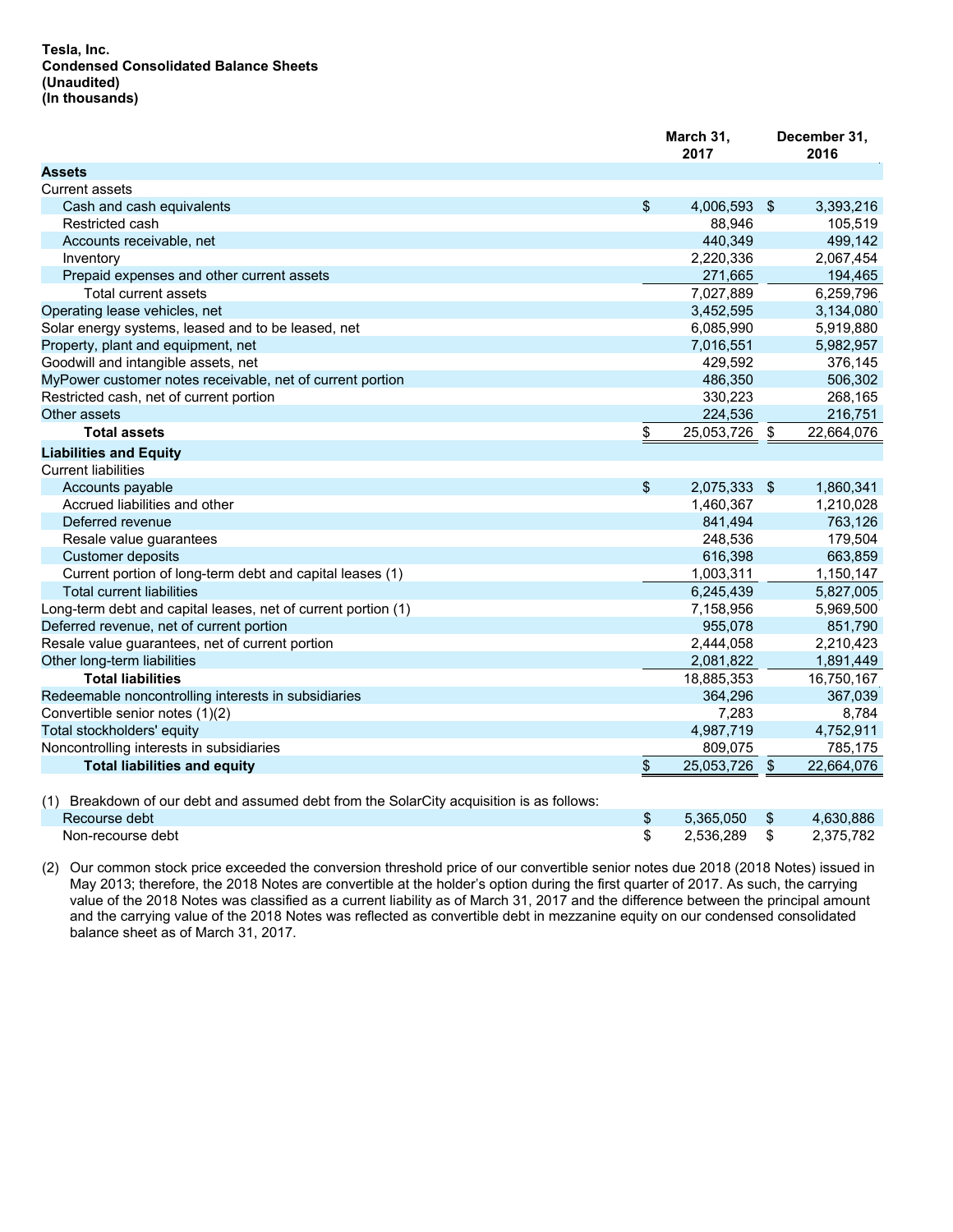#### **Tesla, Inc. (Unaudited) (In thousands)**

# **Condensed Consolidated Statement of Cash Flows**

|                                                       | March 31,<br>2017 | December 31,<br>2016 |            | March 31,<br>2016 |
|-------------------------------------------------------|-------------------|----------------------|------------|-------------------|
| <b>Cash Flows From Operating Activities</b>           |                   |                      |            |                   |
| Net loss                                              | \$<br>(397, 181)  | \$                   | (219, 469) | \$<br>(282, 267)  |
| Adjustments to reconcile net loss to net cash used in |                   |                      |            |                   |
| operating activities:                                 |                   |                      |            |                   |
| Depreciation and amortization                         | 376.602           |                      | 326.939    | 156,460           |
| Stock-based compensation                              | 103,717           |                      | 87,711     | 89,658            |
| Losses (gains) related to the SolarCity acquisition   | 11,571            |                      | (88, 727)  |                   |
| Other                                                 | 98,260            |                      | (8,068)    | 57,573            |
| Changes in operating assets and liabilities,          |                   |                      |            |                   |
| net of effect of business combinations                | (262, 780)        |                      | (546, 595) | (271, 029)        |
| Net cash used in operating activities                 | (69, 811)         |                      | (448, 209) | (249, 605)        |
| <b>Cash Flows From Investing Activities</b>           |                   |                      |            |                   |
| Capital expenditures                                  | (552, 624)        |                      | (521, 612) | (216, 859)        |
| Payments for the cost of solar energy systems, leased |                   |                      |            |                   |
| and to be leased                                      | (219, 948)        |                      | (159, 669) |                   |
| Business combinations, net of cash acquired           | (109, 147)        |                      | 213,523    |                   |
| Change in restricted cash and other                   | (45, 224)         |                      | (126, 993) | (16,960)          |
| Net cash used in investing activities                 | (926, 943)        |                      | (594, 751) | (233, 819)        |
| <b>Cash Flows From Financing Activities</b>           |                   |                      |            |                   |
| Proceeds from debt activities, net                    | 858,547           |                      | 968,613    | 430,000           |
| Collateralized borrowing                              | 186,355           |                      | 212,040    | 241,763           |
| Net cash flows from noncontrolling interests          | 78,307            |                      | 180,277    |                   |
| Proceeds from issuance of common                      |                   |                      |            |                   |
| stock in a public offering, net of underwriting fees  | 400,175           |                      |            |                   |
| Other                                                 | 75,365            |                      | 11,897     | 43,672            |
| Net cash provided by financing activities             | 1,598,749         |                      | 1,372,827  | 715,435           |
| Effect of exchange rate changes on                    |                   |                      |            |                   |
| cash and cash equivalents                             | 11,382            |                      | (20,908)   | 12,870            |
| Net increase in cash and cash equivalents             | 613,377           |                      | 308,959    | 244,881           |
| Cash and cash equivalents at beginning of period      | 3,393,216         |                      | 3,084,257  | 1,196,908         |
| Cash and cash equivalents at end of period            | \$<br>4,006,593   | \$                   | 3,393,216  | \$<br>1,441,789   |

# **Supplemental Consolidated Financial Information**

|                                                                    |                   |     | <b>Three Months Ended</b> |    |                   |
|--------------------------------------------------------------------|-------------------|-----|---------------------------|----|-------------------|
|                                                                    | March 31,<br>2017 |     | December 31,<br>2016      |    | March 31,<br>2016 |
| <b>Other Selected Financial Information</b>                        |                   |     |                           |    |                   |
| Cash flows used in operating activities                            | \$<br>(69, 811)   | \$. | (448, 209)                | \$ | (249, 605)        |
| Change in collateralized lease borrowing                           | 186,355           |     | 212.040                   |    | 241,763           |
| Operating cash flows plus change in collateralized lease borrowing | 116,544           |     | (236,169)                 |    | (7, 842)          |
| <b>Free Cash Flow</b>                                              |                   |     |                           |    |                   |
| Cash flows used in operating activities                            | \$<br>(69, 811)   | S   | (448, 209)                | S  | (249, 605)        |
| Capital expenditures                                               | (552, 624)        |     | (521, 612)                |    | (216, 859)        |
| Free cash flow                                                     | (622, 435)        |     | (969, 821)                |    | (466, 464)        |